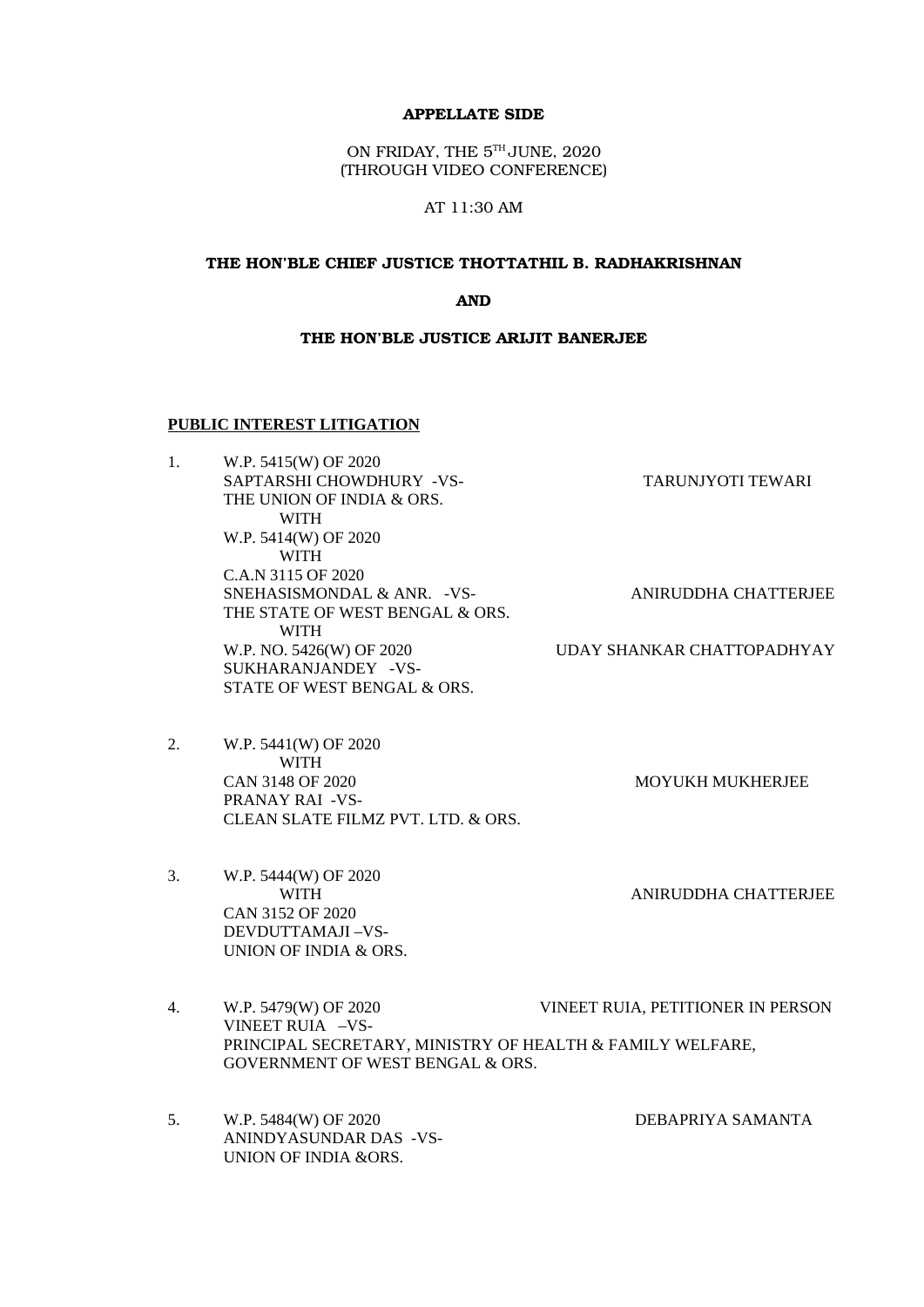6. W.P. 5483(W) OF 2020 WITH DEBAPRIYA SAMANTA CAN 3187 OF 2020 BIPLAB KUMAR CHOWDHURY -VS-STATE OF WEST BENGAL & ORS.

7. W.P. 5482(W) OF 2020 WITH JAYANTA SAMANTA CAN 3185 OF 2020 SUBIR KUMAR GHOSH -VS-STATE OF WEST BENGAL & ORS.

8. W.P. 5481(W) OF 2020 SUBIR KUMAR GHOSH -VS- KARUNAMOYEE SAMANTA STATE OF WEST BENGAL & ORS.

9. W.P. 5489(W) OF 2020 INDRAJEET DEY MOSTAFIJUR RAHAMAN -VS-STATE OF WEST BENGAL & ORS.

10. W.P. 5480(W) OF 2020 WITH VIKASH SINGH CAN 3184 OF 2020 ARJUN SINGH –VS-STATE OF WEST BENGAL & ANR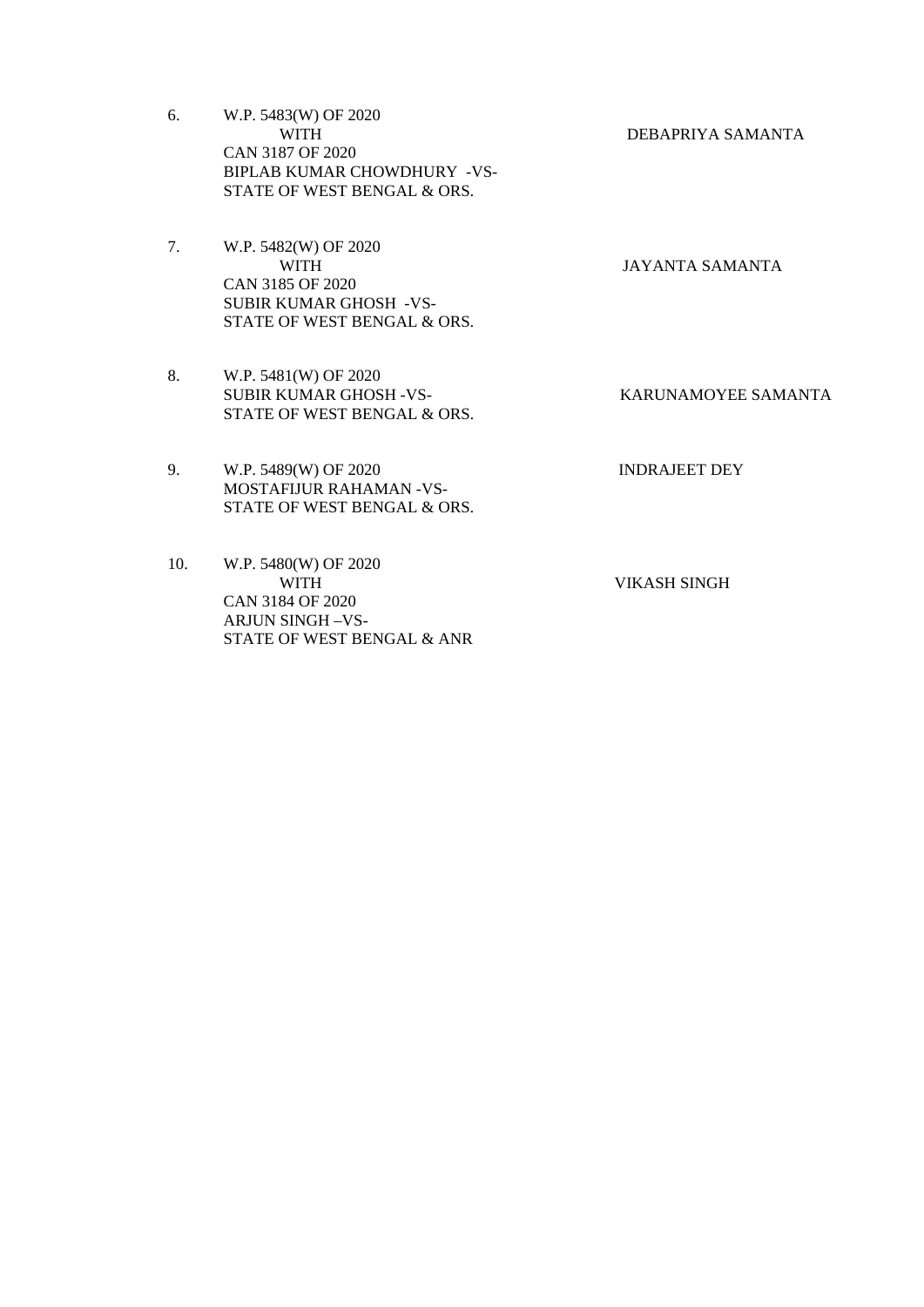## **APPELLATE SIDE**

ON FRIDAY, THE 5<sup>TH</sup> JUNE, 2020 (THROUGH VIDEO CONFERENCE) (COURT NO.2)

## AT 10.30 A.M.

# **THE HON'BLE JUSTICE SANJIB BANERJEE**

## **AND**

## **THE HON'BLE JUSTICE ANIRUDDHA ROY**

## **APPLICATION FOR BAIL**

| 1. CRM 3488/2020<br>CRAN 2285/2020<br>CRAN 2333/2020 | SUVENDU MONDAL @ JOY VS<br>STATE OF WEST BENGAL                 | <b>AKRA CHAKRABORTY</b>  |
|------------------------------------------------------|-----------------------------------------------------------------|--------------------------|
| 2. CRM 3360/2020<br>CRAN 1694/2020                   | <b>JIARUL ISLAM VS</b><br>STATE OF WEST BENGAL                  | DEBAPRIYA SAMANTA        |
| 3. CRM 3490/2020                                     | <b>EKRAM SK Vs</b><br>STATE OF WEST BENGAL                      | <b>SANTANU MAJI</b>      |
| 4. CRM 3525/2020<br>CRAN 1824/2020                   | <b>MOUSUMI GOMES &amp; ANR VS</b><br>STATE OF WEST BENGAL       | DEEPAK KUMAR PRAHLADKA   |
| 5. CRM 3698/2020<br>CRAN 1971/2020                   | <b>ASGAR MALLICK VS</b><br>STATE OF WEST BENGAL                 | <b>S G CHOWDHURY</b>     |
| 6. CRM 3699/2020<br>CRAN 1975/2020                   | SAHAJAMAL MONDAL @ KALU Vs<br>STATE OF WEST BENGAL              | MAZHAR HOSSAIN CHOWDHURY |
| 7. CRM 3700/2020<br>CRAN 1976/2020                   | PRABIR SHIL & ORS Vs<br>STATE OF WEST BENGAL                    | KSHITIMOHAN KARMAKAR     |
| 8. CRM 3701/2020                                     | <b>SOURABH JOHARI &amp; ANR Vs</b><br><b>UNION OF INDIA</b>     | <b>ARKA CHAKRABORTY</b>  |
| 9. CRM 3702/2020<br>CRAN 1977/2020                   | AKALI SK @ SEKH & ORS Vs<br>STATE OF WEST BENGAL                | SUSNIGDHO BHATTACHARYYA  |
| 10. CRM 3704/2020<br>CRAN 1979/2020                  | SANJOY THANDER @ PANDIT & ANR Vs<br><b>STATE OF WEST BENGAL</b> | KSHITIMOHAN KARMAKAR     |
| 11. CRM 3705/2020<br>CRAN 1980/2020                  | <b>NIJAM PURKAIT Vs</b><br>STATE OF WEST BENGAL                 | <b>UJJAL RAY</b>         |
| 12. CRM 3708/2020<br>CRAN 1983/2020                  | SAHABAJ KHAN @ DILABAR KHAN & ANR Vs<br>STATE OF WEST BENGAL    | <b>SUMAN DE</b>          |
| 13. CRM 3709/2020<br>CRAN 1984/2020                  | SURAJ SK @ MONA Vs<br>STATE OF WEST BENGAL                      | <b>ARNAB CHATTERJEE</b>  |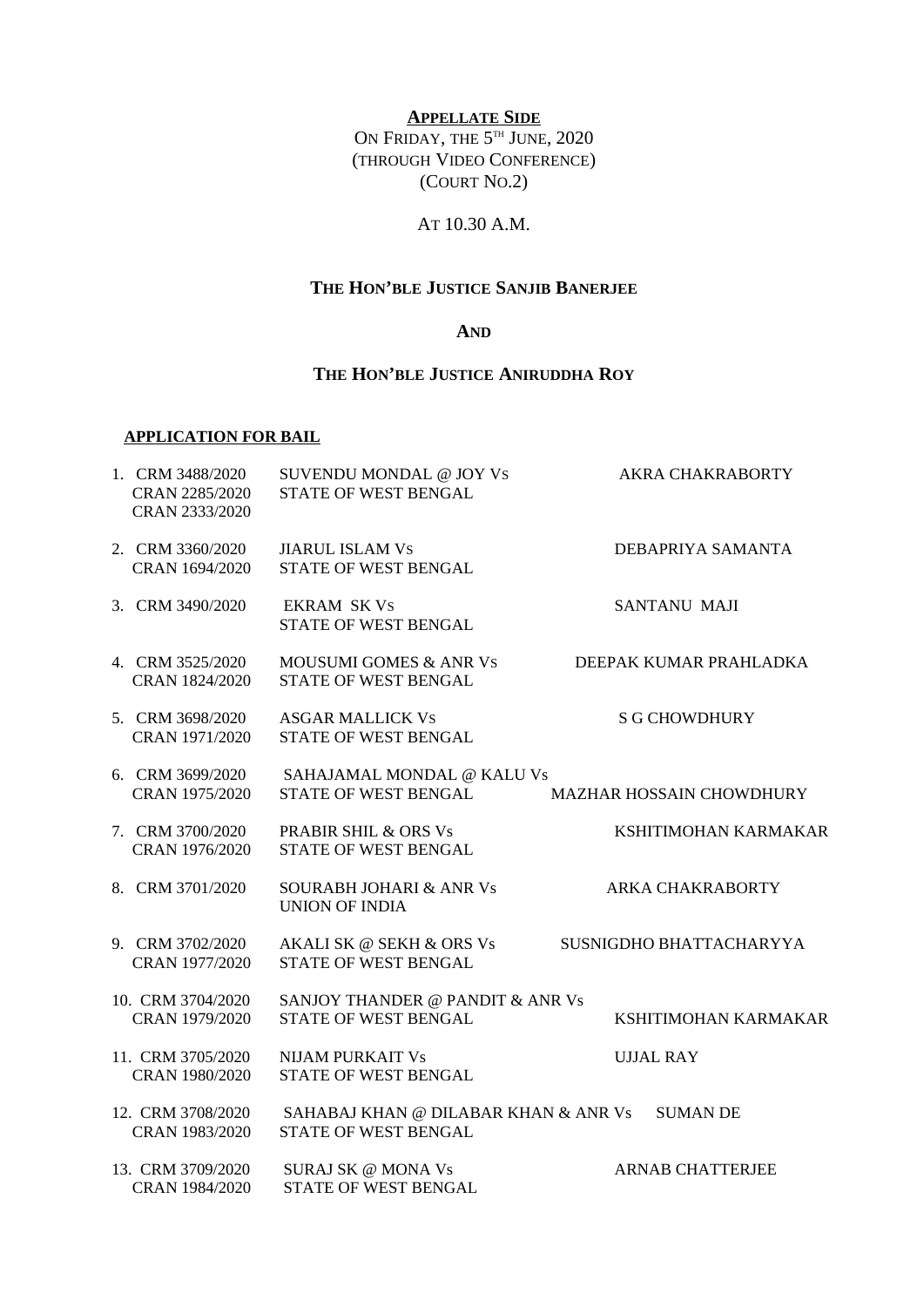| 14. CRM 3710/2020<br>CRAN 1985/2020 | SAMAIL SK @ SANIUL SK Vs<br>STATE OF WEST BENGAL                 | <b>ARNAB CHATTERJEE</b>  |
|-------------------------------------|------------------------------------------------------------------|--------------------------|
| 15. CRM 3711/2020<br>CRAN 1986/2020 | ERSAD ALAM @ ERSAD ALI Vs<br>STATE OF WEST BENGAL                | SHATAROOP PURAKAYASTHA   |
| 16. CRM 3712/2020<br>CRAN 1987/2020 | <b>MANISH KR RAJAK Vs</b><br>STATE OF WEST BENGAL                | <b>ANAND KESHARI</b>     |
| 17. CRM 3714/2020                   | GANAPATI DAS @ GANESH DAS Vs<br>STATE OF WEST BENGAL             | <b>ARINDAM ROY</b>       |
| 18. CRM 3716/2020                   | <b>SAMJED SK &amp; ANR Vs</b><br>STATE OF WEST BENGAL            | <b>ARINDAM ROY</b>       |
| 19. CRM 3717/2020<br>CRAN 1990/2020 | SABIR ALI @ SANJIB @ SAJIB Vs<br>STATE OF WEST BENGAL            | <b>ARNAB CHATTERJEE</b>  |
| 20. CRM 3718/2020<br>CRAN 1991/2020 | MAJIDUL RAHAMAN @ SELIM Vs<br>STATE OF WEST BENGAL               | KUNALJIT BHATTACHARJEE   |
| 21. CRM 3719/2020<br>CRAN 1992/2020 | KULESH MANDAL @ KULESH CHANDRA MANDAL Vs<br>STATE OF WEST BENGAL | <b>SOUMYA NAG</b>        |
| 22. CRM 3723/2020<br>CRAN 1996/2020 | MINARUL SK @ MONIRUL SK Vs<br>STATE OF WEST BENGAL               | <b>ARNAB SAHA</b>        |
| 23. CRM 3725/2020                   | <b>JOYNAL SK &amp; ORS Vs</b><br>STATE OF WEST BENGAL            | <b>ARINDAM ROY</b>       |
| 24. CRM 3726/2020<br>CRAN 1999/2020 | <b>ROBIUL SK Vs</b><br>STATE OF WEST BENGAL                      | <b>ARNAB CHATTERJEE</b>  |
| 25. CRM 3728/2020                   | <b>DALIM SK &amp; ANR Vs</b><br>STATE OF WEST BENGAL             | <b>ARINDAM ROY</b>       |
| 26. CRM 3729/2020<br>CRAN 2001/2020 | BABAR ALI @ BABAR SK. Vs<br><b>STATE OF WEST BENGAL</b>          | <b>ALI AHSAN ALAMGIR</b> |
| 27. CRM 3730/2020<br>CRAN 2002/2020 | <b>SELIM REJA Vs</b><br>STATE OF WEST BENGAL                     | SOUMYOJIT DAS MAHAPATRA  |
| 28. CRM 3733/2020<br>CRAN 2005/2020 | <b>IYAD ALI Vs</b><br>STATE OF WEST BENGAL                       | <b>SUMIT ROUTH</b>       |
| 29. CRM 3735/2020<br>CRAN 2010/2020 | SK. AJIJUL ALIAS APA Vs<br>STATE OF WEST BENGAL                  | <b>SINTHIA BALA</b>      |
| 30. CRM 3736/2020                   | <b>CHAMPA BIVAR Vs</b><br>STATE OF WEST BENGAL                   | <b>ANAND BHANDARI</b>    |
| 31. CRM 3737/2020<br>CRAN 2011/2020 | PRASANTA BHAKTA Vs<br>STATE OF WEST BENGAL                       | SOUMYAJIT DAS MAHAPATRA  |
| 32. CRM 3738/2020<br>CRAN 2012/2020 | HAIDER SK@SK HAIDER @ HAIDER ALI Vs<br>STATE OF WEST BENGAL      | <b>SUJAN CHATTERJEE</b>  |
| 33. CRM 3739/2020                   | SUBRATA ADHIKARI Vs<br>STATE OF WEST BENGAL                      | JAYDEEP KANTA BHOWMIK    |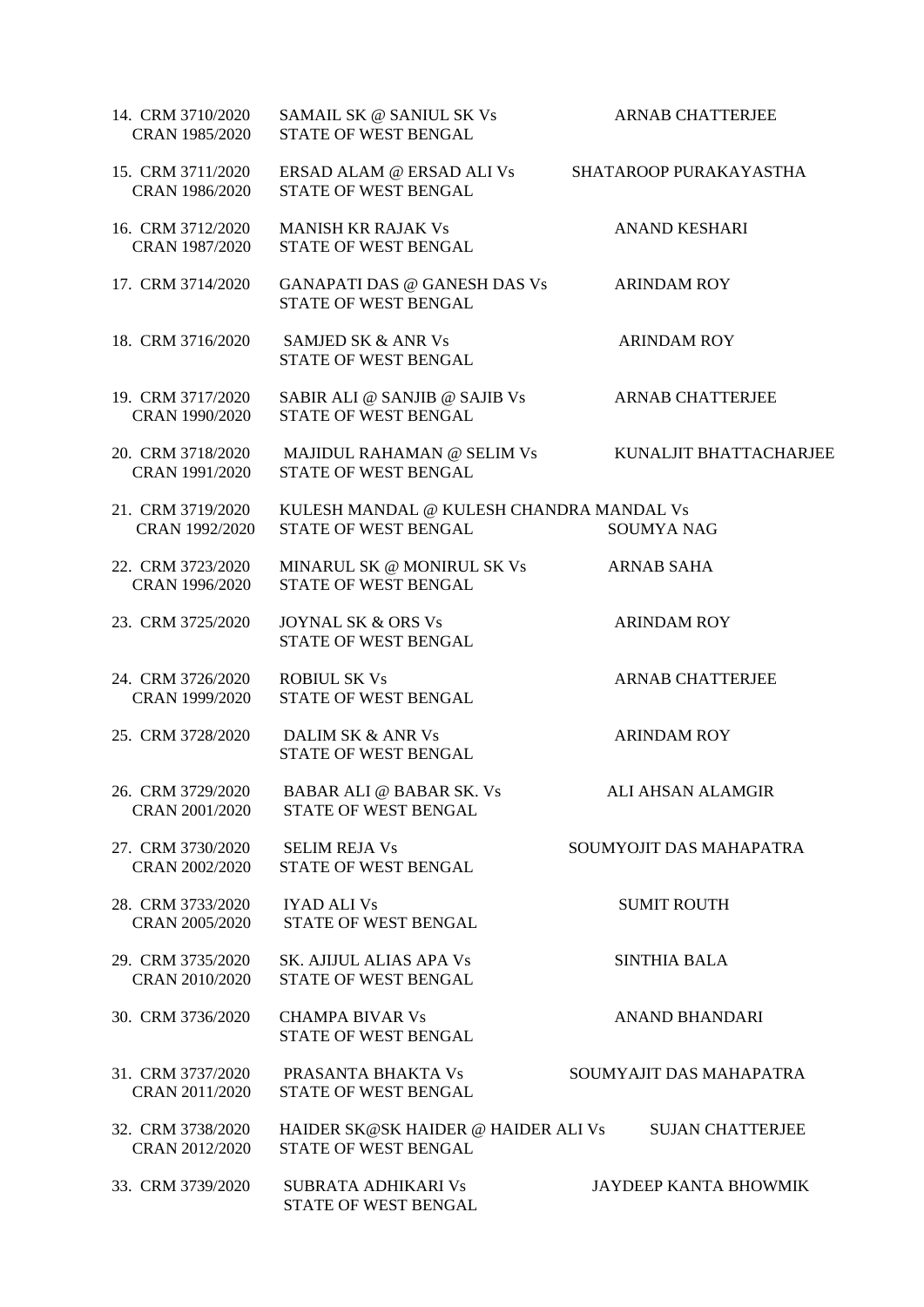| 34. CRM 3740/2020<br>CRAN 2013/2020 | AKASH BISWAS @ ANKU Vs<br>STATE OF WEST BENGAL                       | <b>SUPRATIK PODDAR</b>  |
|-------------------------------------|----------------------------------------------------------------------|-------------------------|
| 35. CRM 3741/2020<br>CRAN 2014/2020 | <b>MD PASIRUDDIN &amp; ORS Vs</b><br>STATE OF WEST BENGAL            | <b>SUMIT ROUTH</b>      |
| 36. CRM 3742/2020<br>CRAN 2015/2020 | SANJIB SARKAR@SANJIB SEKH Vs<br>STATE OF WEST BENGAL                 | PRAJNADEEPTA ROY        |
| 37. CRM 3743/2020<br>CRAN 2016/2020 | RABIUL MOLLA @ BAPPA Vs<br>STATE OF WEST BENGAL                      | <b>SONALI DAS</b>       |
| 38. CRM 3744/2020<br>CRAN 2017/2020 | <b>KEDARNATH DAS Vs</b><br>STATE OF WEST BENGAL                      | PRAJNADEEPTA ROY        |
| 39. CRM 3745/2020<br>CRAN 2018/2020 | <b>MD RAJA Vs</b><br>STATE OF WEST BENGAL                            | PAWAN KR GUPTA          |
| 40. CRM 3746/2020<br>CRAN 2019/2020 | UTTAM SHARMA@UTTAM KUMAR SHARMA Vs<br>STATE OF WEST BENGAL           | PRAJNADEEPTA ROY        |
| 41. CRM 3747/2020                   | <b>ABHIJIT MALLICK Vs</b><br>STATE OF WEST BENGAL                    | <b>DEBASIS KAR</b>      |
| 42. CRM 3748/2020<br>CRAN 2022/2020 | <b>BUDDHADEB PAL Vs</b><br>STATE OF WEST BENGAL                      | <b>AMANUL ISLAM</b>     |
| 43. CRM 3750/2020                   | <b>DINESH PASSI Vs</b><br>STATE OF WEST BENGAL                       | <b>ARKA CHAKRABORTY</b> |
| 44. CRM 3753/2020<br>CRAN 2332/2020 | <b>SELIM SK,. Vs</b><br>STATE OF WEST BENGAL                         | <b>SINTHIA BALA</b>     |
| 45. CRM 3754/2020<br>CRAN 2024/2020 | KASED ALI @ KASED SK @ POLA Vs<br>STATE OF WEST BENGAL               | <b>AVINABA PATRA</b>    |
| 46. CRM 3755/2020                   | MD RASHID @ RAJU Vs<br>STATE OF WEST BENGAL                          | ARKA CHAKRABORTY        |
| 47. CRM 3756/2020<br>CRAN 2025/2020 | <b>NARAYAN MANDAL Vs</b><br>STATE OF WEST BENGAL                     | <b>SONALI DAS</b>       |
| 48. CRM 3757/2020                   | <b>RAJA KHAN Vs</b><br>STATE OF WEST BENGAL                          | <b>ARKA CHAKRABORTY</b> |
| 49. CRM 3758/2020<br>CRAN 2026/2020 | EBADAT KHAN @ IBADAT KHA @ MD IBADAT KHAN Vs<br>STATE OF WEST BENGAL | <b>SONALI DAS</b>       |

#### **APPLICATION FOR ANTICIPATORY BAIL**

| 50. CRM 3589/2020 | SUBHAS MONDAL Vs                       | DEBAPRIYA SAMANTA |
|-------------------|----------------------------------------|-------------------|
| CRAN 1882/2020    | STATE OF WEST BENGAL                   |                   |
| 51. CRM 3587/2020 | BISPATI MONDAL @ BRIHASPATI MONDAL Vs  |                   |
| CRAN 1878/2020    | <b>STATE OF WEST BENGAL</b>            | DEBAPRIYA SAMANTA |
| 52. CRM 3584/2020 | KAPILESWAR CHOURASIAMINTU CHOURASIA Vs |                   |
| CRAN 1875/2020    | <b>STATE OF WEST BENGAL</b>            | DEBAPRIYA SAMANTA |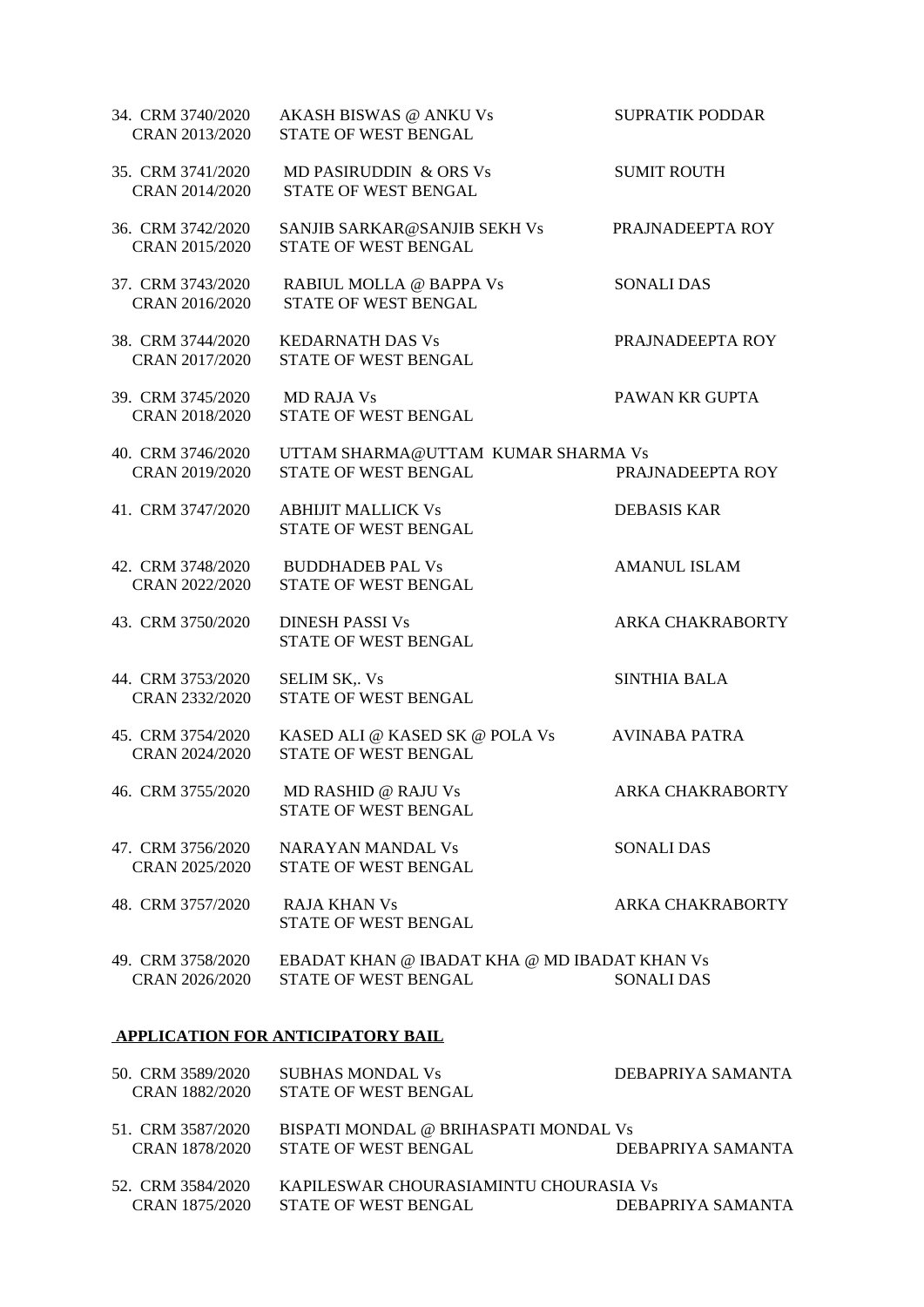| 53. CRM 3703/2020<br>CRAN 1978/2020 | <b>SUMIT MODAK &amp; ANR Vs</b><br><b>STATE OF WEST BENGAL</b>         | SUSNGIDHO BHATTACHARYYA |
|-------------------------------------|------------------------------------------------------------------------|-------------------------|
| 54. CRM 3706/2020<br>CRAN 1981/2020 | <b>SUBHAM KARMAKAR Vs</b><br>STATE OF WEST BENGAL                      | <b>SOUMIK GANGULI</b>   |
| 55. CRM 3707/2020<br>CRAN 1982/2020 | <b>MANORANJAN MONDAL &amp; ANR Vs</b><br>STATE OF WEST BENGAL          | DATTATREYA DUTTA        |
| 56. CRM 3713/2020<br>CRAN 1988/2020 | <b>SK SAHABUDDIN Vs</b><br>STATE OF WEST BENGAL                        | <b>ANAND KESHARI</b>    |
| 57. CRM 3715/2020                   | ASRAUL SK @ ASRAUL SEIKH @ ASARUL SK @ ASHA Vs<br>STATE OF WEST BENGAL | <b>ARINDAM ROY</b>      |
| 58. CRM 3720/2020<br>CRAN 1993/2020 | KISHOR BARAE @ BAROI @ BAROY Vs<br>STATE OF WEST BENGAL                | <b>ARNAB CHATTERJEE</b> |
| 59. CRM 3721/2020<br>CRAN 1994/2020 | <b>SEKHAR PANDEY Vs</b><br>STATE OF WEST BENGAL                        | <b>SARYATI DATTA</b>    |
| 60. CRM 3722/2020<br>CRAN 1995/2020 | <b>ANANTA MALICK &amp; ORS Vs</b><br>STATE OF WEST BENGAL              | <b>S G CHOWDHURY</b>    |
| 61. CRM 3724/2020<br>CRAN 1997/2020 | <b>RITURAJ TIWARI Vs</b><br>STATE OF WEST BENGAL                       | <b>ARNAB SAHA</b>       |
| 62. CRM 3727/2020<br>CRAN 2000/2020 | <b>ANIMESH DAS Vs</b><br>STATE OF WEST BENGAL                          | SUBRATA CHOWDHURY       |
| 63. CRM 3731/2020<br>CRAN 2003/2020 | PARA MONDAL @ PANA MONDAL Vs<br>STATE OF WEST BENGAL                   | SOUMYAJIT DAS MAHAPATRA |
| 64. CRM 3732/2020<br>CRAN 2004/2020 | <b>BUDHU MONDAL Vs</b><br>STATE OF WEST BENGAL                         | SOUMYAJIT DAS MAHAPATRA |
| 65. CRM 3734/2020<br>CRAN 2006/2020 | ISLAM KHAN Vs<br>STATE OF WEST BENGAL                                  | <b>ARNAB CHATTERJEE</b> |
| 66. CRM 3749/2020                   | <b>ARUN GHOSH Vs</b><br>STATE OF WEST BENGAL                           | <b>ARINDAM ROY</b>      |
| 67. CRM 3751/2020                   | <b>AMIT SAHA &amp; ORS Vs</b><br>STATE OF WEST BENGAL                  | <b>AMANUL ISLAM</b>     |
| 68. CRM 3752/2020                   | <b>BUDDHADEB PODDAR Vs</b><br>STATE OF WEST BENGAL                     | <b>AMANUL ISLAM</b>     |
| 69. CRM 4173/2020<br>CRAN 2370/2020 | SANTANU UKIL @ BABUSONA Vs<br>STATE OF WEST BENGAL                     | <b>KAMAL GANGULY</b>    |
| <b>APPLICATION</b>                  |                                                                        |                         |

| 70. CRM 2906/2020 | APURBA KR SAHA Vs | SURYANEEL DAS |
|-------------------|-------------------|---------------|
| CRAN 2020/2020    | - CBI             |               |
| CRAN 2021/2020    |                   |               |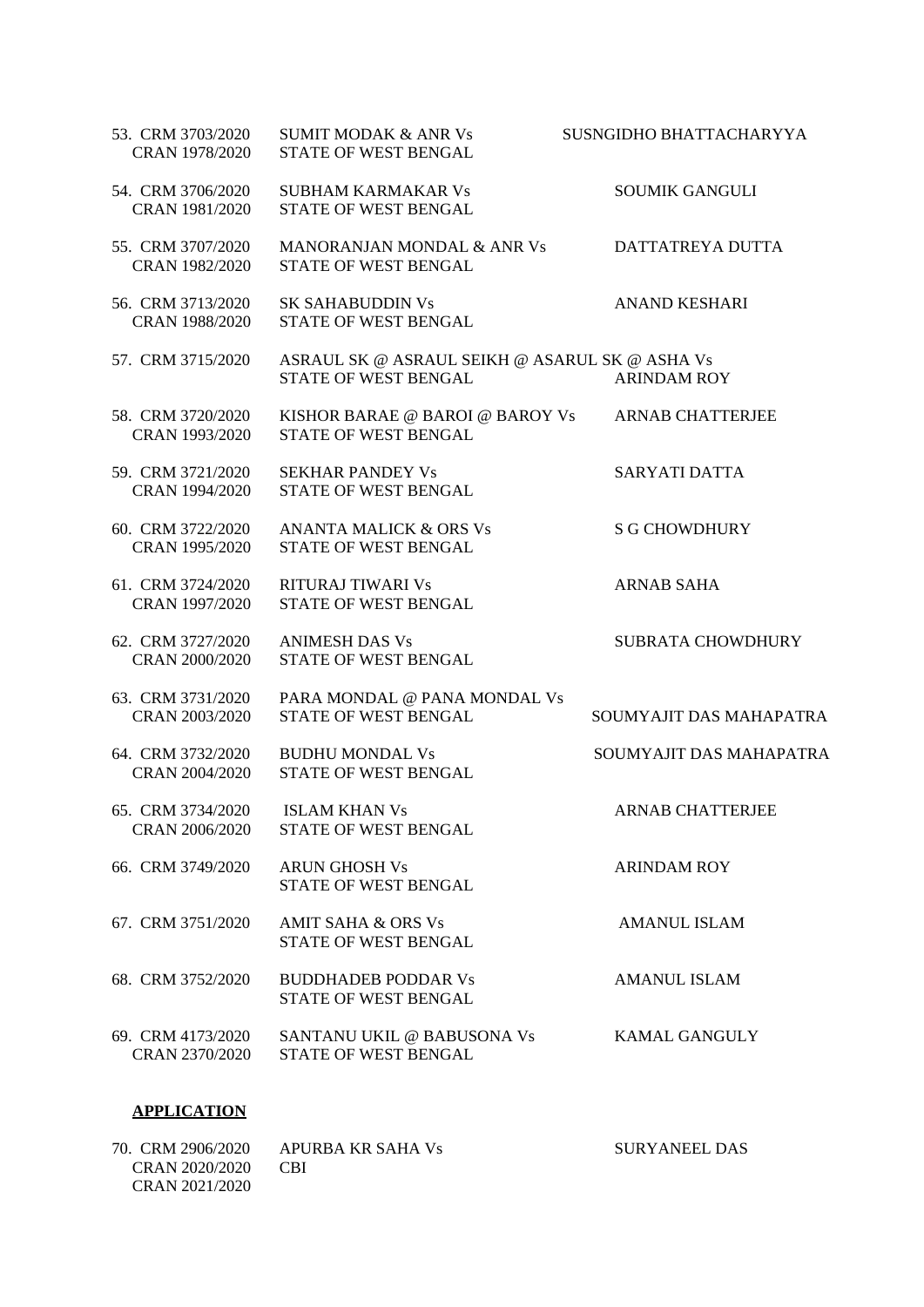- 71. CRM 2986/2020 SK. ANISUR RAHAMAN Vs ANINDYA SUNDAR DAS CRAN 1939/2020 STATE OF WEST BENGAL
- 72. CRAN 2117/2020 PRATAP PRAMANICK & ORS. Vs WITH STATE OF WEST BENGAL CRM 7728/2019
- 73. CRAN 1972/2020 KRISHNENDU SHIT Vs CRAN 1973/2020 STATE OF WEST BENGAL WITH CRM 1736/2020
- 74. CRAN 2007/2020 TAMAL SAHA Vs CRAN 2008/2020 STATE OF WEST BENGAL WITH CRM 1880/2020
- 75. CRM 2763/2020 SAROJ CHOUDHURY @ BHOLA CHOUDHURY Vs CRAN 1974/2020 STATE OF WEST BENGAL ANNYASHA CHAKRABORTY

## **BAIL IN CONNECTION WITH APPEAL**

| 76. CRA 472/2019<br>CRAN 1944/2020 | GITA MIDDAY & ANR Vs<br>STATE OF WEST BENGAL | SHASHANKA SHEKHAR SAHA |
|------------------------------------|----------------------------------------------|------------------------|
| CRAN 1950/2020                     |                                              |                        |
| 77. CRA 664/2018                   | PARTHANA GHOSH Vs                            | DEBABRATA DAS GUPTA    |
| CRAN 4517/2019                     | STATE OF WEST BENGAL                         |                        |
| CRAN 1998/2020                     |                                              |                        |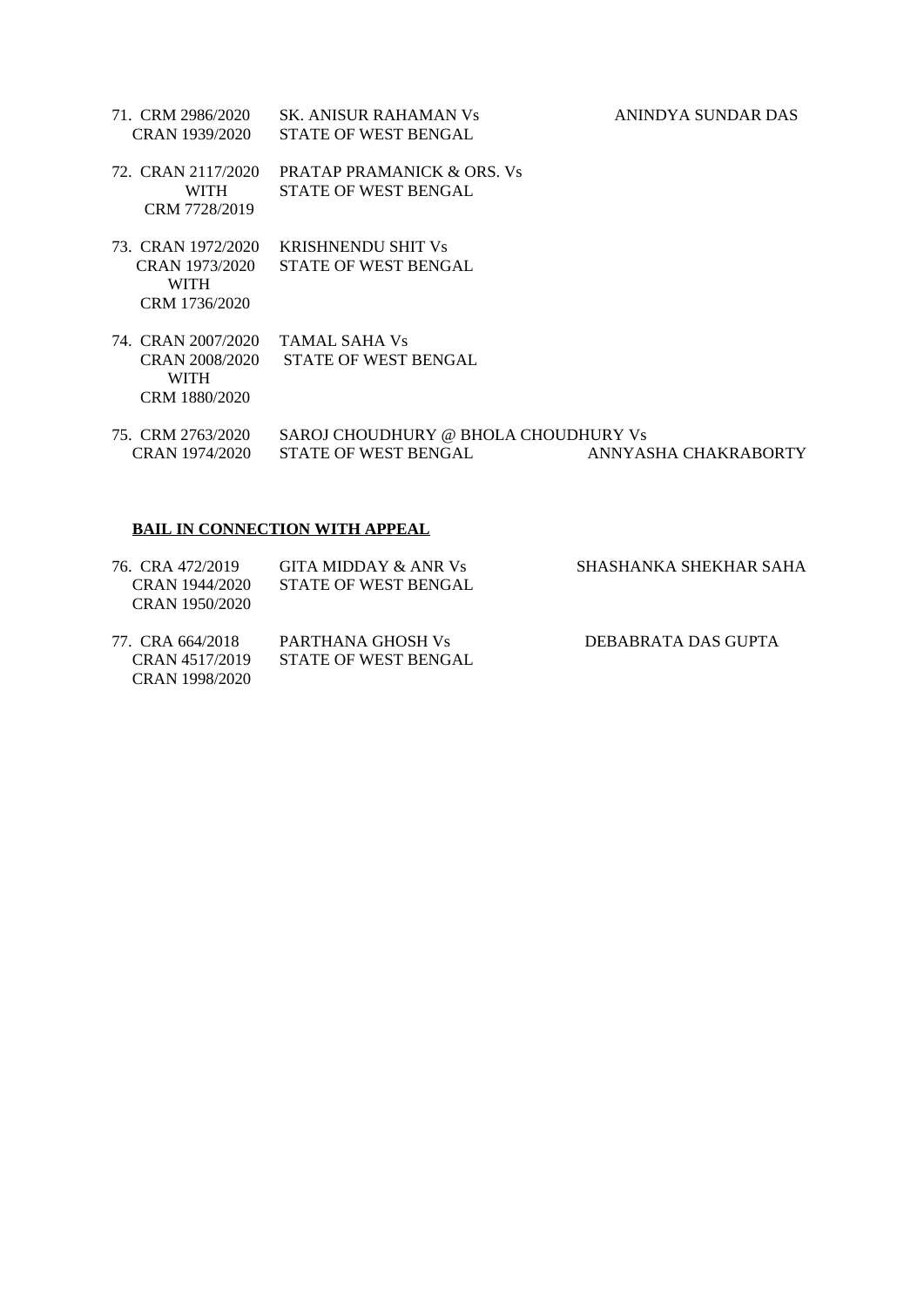## APPELLATE SIDE ON FRIDAY, THE 5TH JUNE, 2020 (THROUGH VIDEO CONFERENCE) (COURT NO.3)

## AT 10.30 A.M.

## **THE HON'BLE JUSTICE SAMAPTI CHATTERJEE**

### AND

## **THE HON'BLE JUSTICE TIRTHANKAR GHOSH**

#### **MANDAMUS APPEAL**

1. MAT 445/2020 UDAYAN LARGE SIZED MULTIPURPOSE CO OP SOC LTD & ANR Vs INCOME TAX OFFICER WARD-3(4)BALURGHAT MOF,DOR &ORS HIMANGSHU KUMAR RAY

#### **TRIBUNAL APPLICATION**

| 2. WP.ST 58/2020 | DR. SANTANU SUBA Vs                        | <b>BISWARUP NANDY</b> |
|------------------|--------------------------------------------|-----------------------|
|                  | CAN 3159/2020 S TATE OF WEST BENGAL & ORS. |                       |
| CAN 3186/2020    |                                            |                       |

#### **APPLICATION FOR BAIL**

| 3. CRM 3759/2020                                             | GAGAN DIP SINGH @ GAGANDEEP SINGH Vs<br>STATE OF WEST BENGAL | <b>JEENIA RUDRA</b>      |
|--------------------------------------------------------------|--------------------------------------------------------------|--------------------------|
| 4. CRM 3763/2020<br>CRAN 2029/2020                           | <b>SUKDEV MAJUMDER Vs</b><br>DIE OF REV INTELLIGENCE         | <b>SIMANTA KABIR</b>     |
| 5. CRM 3765/2020                                             | <b>KAMAL ROY &amp; ANR Vs</b><br>STATE OF WEST BENGAL        | <b>JEENIA RUDRA</b>      |
| 6. CRM 3766/2020<br>CRAN 2030/2020                           | AFSANA BEGUM @ TARA & ANR Vs<br>STATE OF WEST BENGAL         | <b>MD REHAN</b>          |
| 7. CRM 3767/2020                                             | UNUS MOLLICK Vs<br><b>STATE OF WEST BENGAL</b>               | <b>SANTANU MAJI</b>      |
| 8. CRM 3768/2020                                             | SUBHANKAR GHOSH@LEDO Vs<br>STATE OF WEST BENGAL              | <b>SANTANU MAJI</b>      |
| 9. CRM 3771/2020<br>CRAN 2032/2020<br>WITH<br>CRAN 2032/2020 | <b>BLIAY DAS Vs</b><br><b>STATE OF WEST BENGAL</b>           | SUSNIGHDHO BHATTACHARYYA |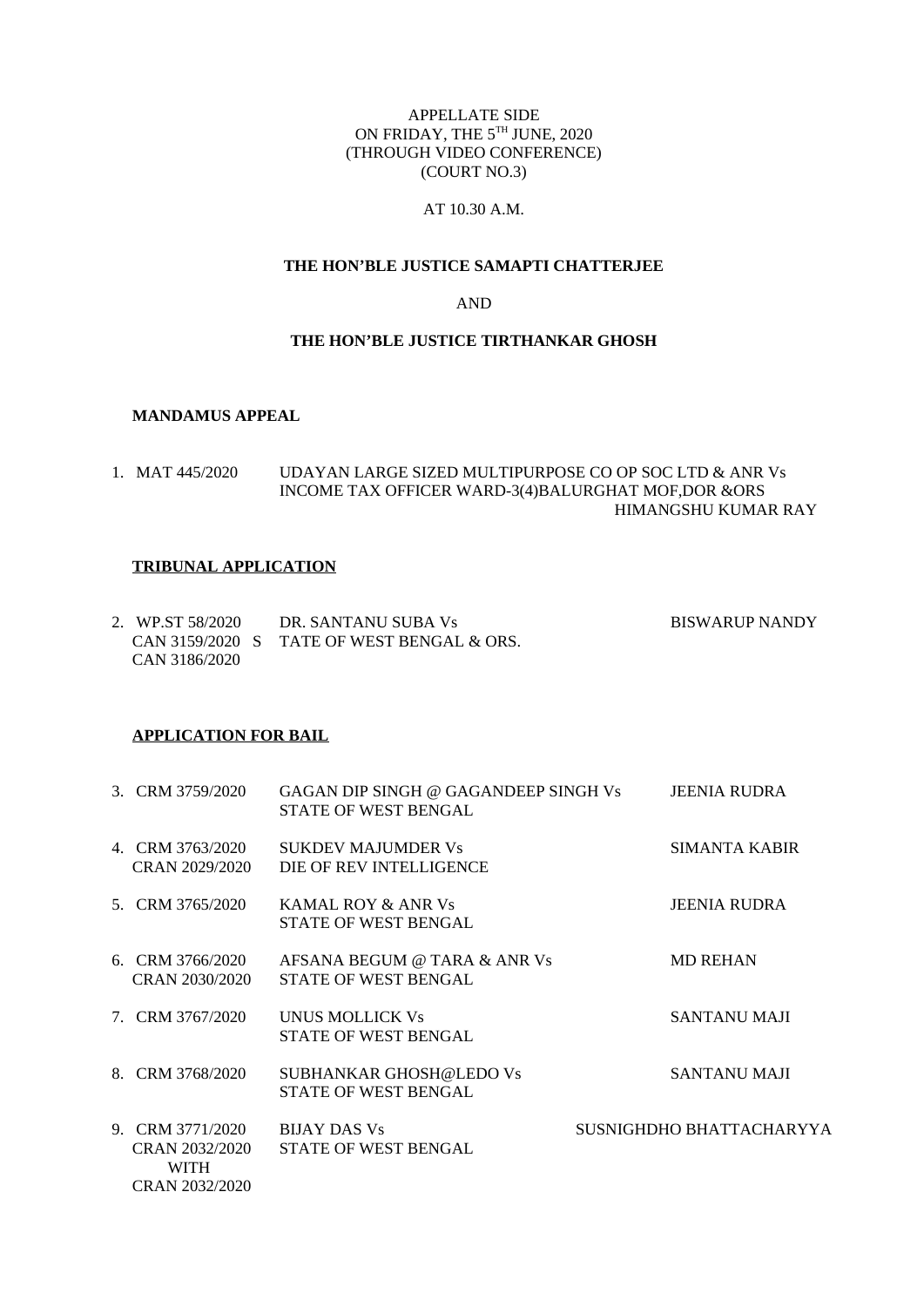| 10. CRM 3774/2020<br>CRAN 2034/2020 | <b>MAHASEN SARDAR &amp; ANR Vs</b><br>STATE OF WEST BENGAL                 | ANGSHUMAN CHAKRABORTY   |
|-------------------------------------|----------------------------------------------------------------------------|-------------------------|
| 11. CRM 3775/2020                   | NELON MONDAL@LENIN MONDAL@REJAUL MONDAL Vs<br>STATE OF WEST BENGAL         | <b>SATANU MAJI</b>      |
| 12. CRM 3776/2020                   | RAJENDRA KUMAR DUBEY@BHONU DUBEY Vs<br>STATE OF WEST BENGAL                | <b>SANTANU MAJI</b>     |
| 13. CRM 3777/2020                   | <b>DILIP BARMAN Vs</b><br>STATE OF WEST BENGAL                             | <b>SANTANU MAJI</b>     |
| 14. CRM 3780/2020<br>CRAN 2035/2020 | RAMAKANTA JANA Vs<br>STATE OF WEST BENGAL                                  | SK SAHAJAHAN ALI        |
| 15. CRM 3781/2020                   | <b>GOLAP KHAN Vs</b><br>STATE OF WEST BENGAL                               | DEV KUMAR SHARMA        |
| 16. CRM 3782/2020<br>CRAN 2036/2020 | <b>ALAUDDIN MOLLA &amp; ORS Vs</b><br>STATE OF WEST BENGAL                 | <b>KARABI ROY</b>       |
| 17. CRM 3783/2020                   | MD ASIF@CHOTU@CHATU Vs<br><b>STATE OF WEST BENGAL</b>                      | DEV KUMAR SHARMA        |
| 18. CRM 3784/2020<br>CRAN 2037/2020 | <b>BISWANATH KARAN &amp; ANR Vs</b><br>STATE OF WEST BENGAL                | <b>SK SAHAJAHAN ALI</b> |
| 19. CRM 3785/2020<br>CRAN 2038/2020 | SK MOMIN @ MOMIN SEIKH @ MONIN JULMAT SEIKH Vs<br>STATE OF WEST BENGAL     | <b>SK SAHAJAHAN ALI</b> |
| 20. CRM 3787/2020<br>CRAN 2040/2020 | KASED ALI @ KASED SK @ POLA Vs<br>STATE OF WEST BENGAL                     | <b>AVINABA PATRA</b>    |
| 21. CRM 3788/2020<br>CRAN 2041/2020 | RAMJAN GAYEN@ROMJAN Vs<br>STATE OF WEST BENGAL                             | ANGHSUMAN CHAKRABORTY   |
| 22. CRM 3789/2020<br>CRAN 2042/2020 | KHAIRUL GAYEN Vs<br>STATE OF WEST BENGAL                                   | ANGHSUMAN CHAKRABORTY   |
| 23. CRM 3791/2020<br>CRAN 2044/2020 | RAIBUL HASAN @ RAIBUL HASSAN @ SK. RAIBUL HASAN Vs<br>STATE OF WEST BENGAL | <b>AVIK GHATAK</b>      |
| 24. CRM 3792/2020<br>CRAN 2043/2020 | <b>ABHIJIT MONDAL &amp; ANR Vs</b><br>STATE OF WEST BENGAL                 | ANGSHUMAN CHAKRABORTY   |
| 25. CRM 3793/2020<br>CRAN 2046/2020 | <b>ANIL BHOWMICK Vs</b><br>STATE OF WEST BENGAL                            | ANGSHUMAN CHAKRABORTY   |
| 26. CRM 3794/2020<br>CRAN 2049/2020 | <b>SAMIRAN BISWAS Vs</b><br>STATE OF WEST BENGAL                           | <b>AMARUL ISLAM</b>     |
| 27. CRM 3795/2020<br>CRAN 2050/2020 | <b>RAHUL RAI &amp; ANR Vs</b><br>STATE OF WEST BENGAL                      | <b>ARNAB SAHA</b>       |
| 28. CRM 3797/2020<br>CRAN 2053/2020 | <b>SAIYAD ANSAR ALI &amp; ORS Vs</b><br>STATE OF WEST BENGAL               | APURBA KR CHAKRABORTY   |
| 29. CRM 3798/2020<br>CRAN 2054/2020 | <b>BAPI @GOUTAM RAUTH Vs</b><br>STATE OF WEST BENGAL                       | SK SAHAJAHAN ALI        |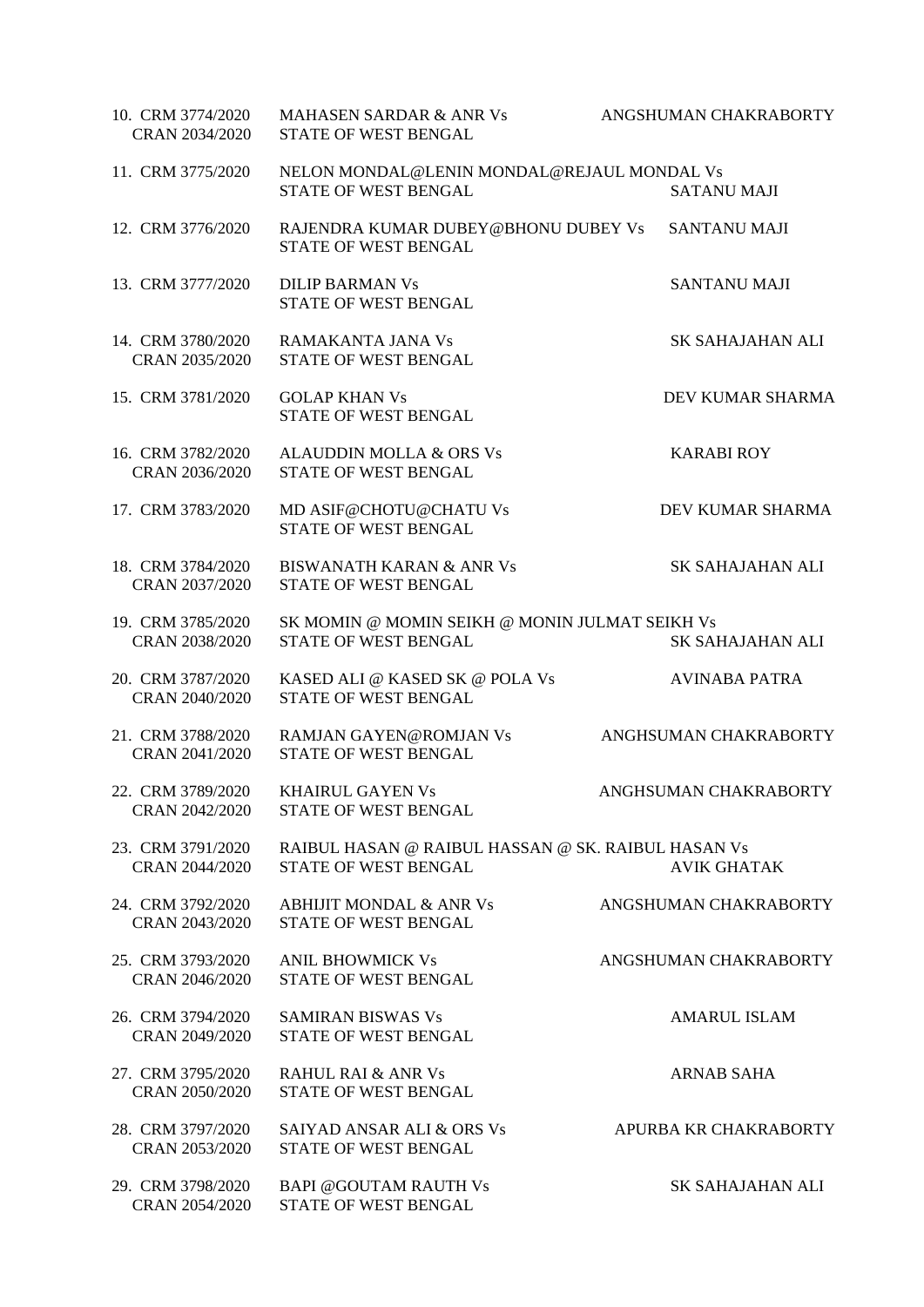| 30. CRM 3799/2020<br>CRAN 2057/2020                   | TILAK PURAKAIT Vs<br>STATE OF WEST BENGAL                          | MAZAHAR HOSSAIN CHOWDHURY                                                              |
|-------------------------------------------------------|--------------------------------------------------------------------|----------------------------------------------------------------------------------------|
| 31. CRM 3801/2020<br>CRAN 2055/2020                   | <b>LITAN GHOSH Vs</b><br><b>STATE OF WEST BENGAL</b>               | <b>ARINDAM JANA</b>                                                                    |
| 32. CRM 3802/2020<br>CRAN 2058/2020                   | <b>RANJIT SHAW Vs</b><br><b>STATE OF WEST BENGAL</b>               | APURBA KUMAR CHAKRABORTY                                                               |
| 33. CRM 3807/2020<br>CRAN 2064/2020                   | DIN MAHAMMAD SK Vs<br><b>STATE OF WEST BENGAL</b>                  | <b>AMANUL ISLAM</b>                                                                    |
| 34. CRM 3811/2020<br>CRAN 2067/2020                   | <b>SUKUMAR BISWAS &amp; ANR. Vs</b><br><b>STATE OF WEST BENGAL</b> | <b>ARNAB CHATTERJEE</b>                                                                |
| 35. CRM 3814/2020<br>CRAN 2071/2020                   | <b>GOPAL DAS Vs</b><br>STATE OF WEST BENGAL                        | <b>MD ZEESHAN UDDIN</b>                                                                |
| 36. CRM 3815/2020<br>CRAN 2108/2020<br>CRAN 2070/2020 | <b>STATE OF WEST BENGAL</b>                                        | GOLAM RASUL @ GOLAM RASOOL @ MD GOLAM RASOOL @ WARSI Vs<br><b>DIPTA DIPAK BANERJEE</b> |
| 37. CRM 3816/2020                                     | SAHIDUR @ SAIDUR MANDAL Vs<br><b>STATE OF WEST BENGAL</b>          | <b>JEENIA RUDRA</b>                                                                    |
| 38. CRM 3817/2020<br>CRAN 2072/2020                   | MADAN ROY @ MADAN BARMAN & ANR Vs<br>STATE OF WEST BENGAL          | <b>SAYAN DE</b>                                                                        |
| 39. CRM 4094/2020<br>CRAN 2302/2020                   | <b>JAYANTA CHATTERJEE Vs</b><br>STATE OF WEST BENGAL               | MOYUKH MUKHERJEE                                                                       |
| 40. CRM 3865/2020<br>CRAN 2116/2020                   | MD SIKANDER @ SK SIKANDER Vs<br><b>STATE OF WEST BENGAL</b>        | DIPTA DIPAK BANERJEE                                                                   |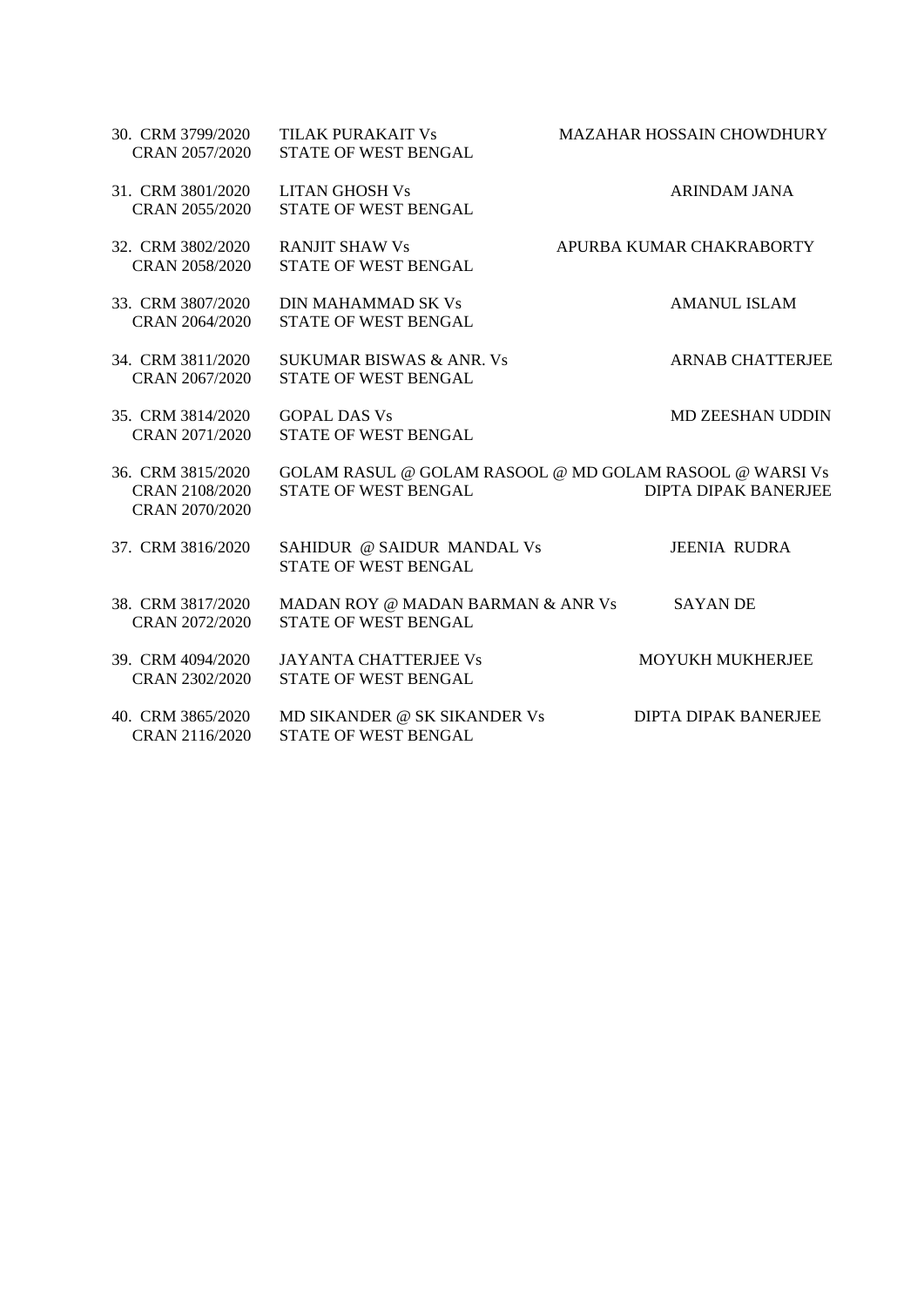## **APPELLATE SIDE** ON FRIDAY, THE 5TH JUNE, 2020 (THROUGH VIDEO CONFERENCE) (COURT NO.4)

## AT 10.30 A.M.

## **THE HON'BLE JUSTICE ASHIS KUMAR CHAKRABORTY**

#### **MOTION**

| 1. WP 5404W/2020<br>CAN 3099/2020                  | <b>GHOSH BROTHERS &amp; ANR. Vs</b><br>STATE OF WEST BENGAL & ORS.                     | <b>SUVAM SINHA</b>              |
|----------------------------------------------------|----------------------------------------------------------------------------------------|---------------------------------|
| 2. WP 5367W/2020<br>CAN 3044/2020                  | <b>BHASKAR MALLICK &amp; ORS Vs</b><br>STATE OF WEST BENGAL                            | <b>SUMAN BANERJEE</b>           |
| 3. WP 5407W/2020<br>CAN 3101/2020                  | <b>BIJAY MANDAL Vs</b><br>STATE OF WEST BENGAL & ORS.                                  | <b>AVINABA PATRA</b>            |
| 4. WP 5385W/2020                                   | SUBHADRA KOIRI @ SUBHADRA MAHATO @ SUBHADRA KOIRI MAHA Vs<br>UNION OF INDIA & ORS      | SUBHABRATA BANDYOPADHYAY        |
| 5. WP 4254W/2020<br>CAN 3040/2020<br>CAN 3048/2020 | ASHRAF ALI MONDAL Vs<br>STATE OF WEST BENGAL & ORS                                     | <b>INDRAJIT BHATTACHARJEE</b>   |
| 6. WP 5388W/2020                                   | <b>SANJEEV YADAV Vs</b><br>STATE OF WEST BENGAL & ORS                                  | <b>VIVEKANANDA BOSE</b>         |
| 7. WP 5435W/2020<br>CAN 3133/2020                  | ARABINDA CHAKRABORTY Vs<br>COAL INDIA & ORS.                                           | SUBRATA BHATTACHARYYA           |
| 8. WP 5436W/2020                                   | AJIT KUMAR DAS & ANR. Vs<br>UNION OF INDIA & ORS.                                      | <b>JAMIRUDDIN KHAN</b>          |
| 9. WP 5437W/2020<br>CAN 3142/2020                  | SK SAIJAD ALI Vs<br>STATE OF WEST BENGAL & ORS                                         | SK SAHAJAHAN ALI                |
| 10. WP 5446W/2020<br>CAN 3157/2020                 | ASPEN REALCON PVT. LTD. Vs<br>THE W.B. HOUSING DEVELOPMENT CORPORATION (WBHIDCO) & ORS | <b>ARUNABHA SOM</b>             |
| 11. WP 5445W/2020                                  | SAIKAT MINI RICE MILL PVT. LTD. & ANR Vs<br>W.B. S.E.D.C.L.& ORS                       | <b>SAKET SHARMA</b>             |
| 12. WP 5447W/2020                                  | <b>UJJAL BANERJEE Vs</b><br>UNION OF INDIA & ORS                                       | PAMPA DEY (DHABAL)              |
| 13. WP 5448W/2020<br>CAN 3158/2020                 | PARTHA PRATIM BISWAS Vs<br>STATE OF WEST BENGAL                                        | <b>SHIBAJI KUMAR DAS</b>        |
| 14. WP 5449W/2020                                  | D.E. PEFTER COMPANY Vs<br>STATE OF WEST BENGAL & ORS                                   | SUMITAVA CHAKRABORTY            |
| 15. WP 5450W/2020                                  | KUMAR JOYDIP NARAYAN Vs<br>STATE OF WEST BENGAL & ORS                                  | <b>SUMAN SEHANABIS (MANDAL)</b> |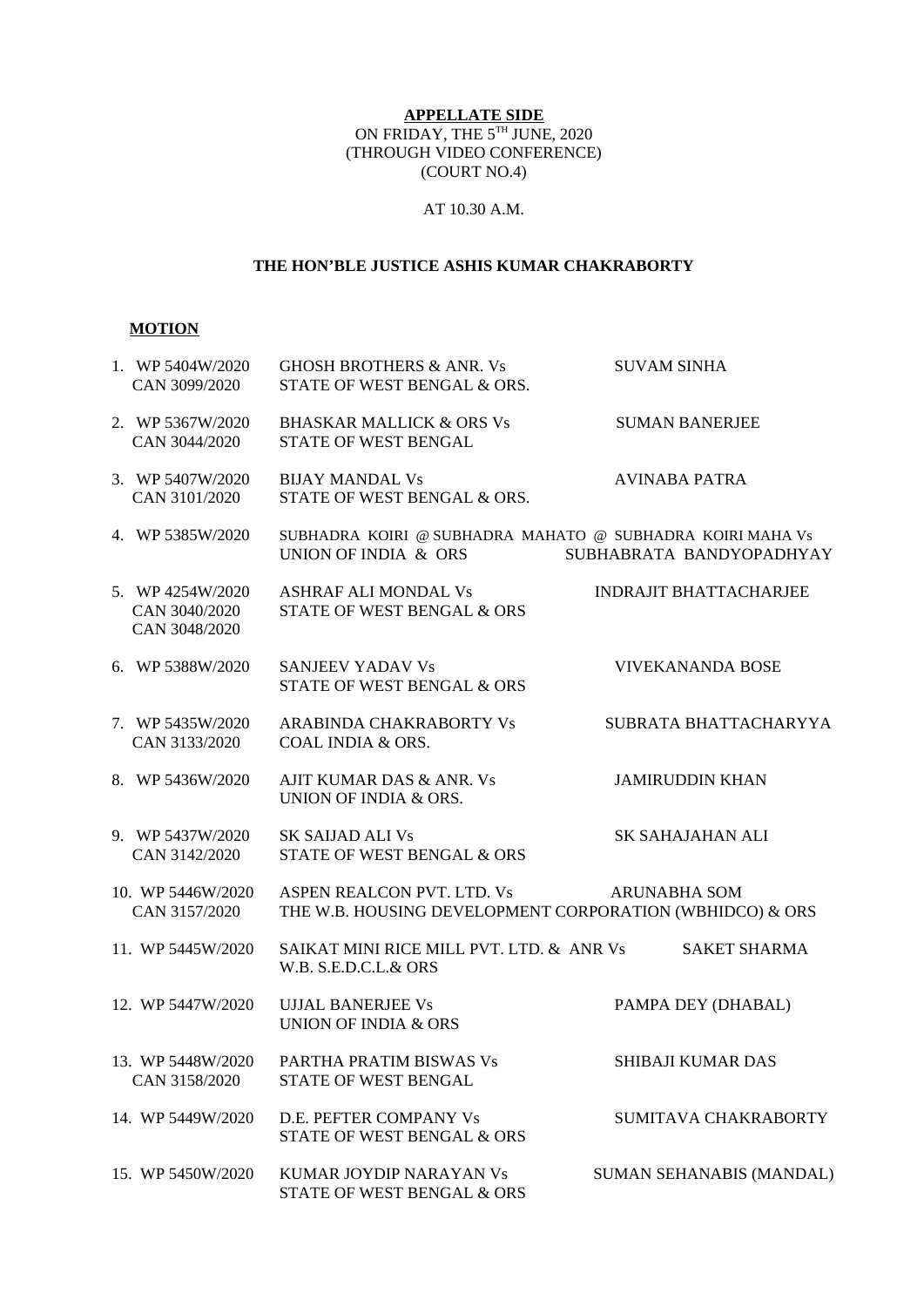| 16. WP 5451W/2020                                                    | <b>BIKASH NASKAR Vs</b><br><b>STATE OF WEST BENGAL &amp; ORS</b>                             | SOUJANYA BANDYOPADHYAY         |
|----------------------------------------------------------------------|----------------------------------------------------------------------------------------------|--------------------------------|
| 17. WP 5452W/2020                                                    | <b>RINKU MONDAL Vs</b><br><b>STATE OF WEST BENGAL &amp; ORS</b>                              | <b>MARIA RAHAMAN</b>           |
| 18. WP 5453W/2020                                                    | MSV INTERNATIONAL INC. & ANR Vs<br>WEST BENGAL HIGHWAY DEVELOPMENT CORPORATION LIMITED & ANR | <b>SUBHOJIT ROY</b>            |
| 19. WP 5454W/2020<br>CAN 3160/2020                                   | <b>BISWANATH GHOSH Vs</b><br><b>STATE OF WEST BENGAL &amp; ORS</b>                           | DIPAYAN KUNDU                  |
| 20. WP 5455W/2020                                                    | <b>BAPPADITYA SINHA Vs</b><br>STATE OF WEST BENGAL & ORS                                     | <b>SUBHASHIS SAHA</b>          |
| 21. WP 5456W/2020<br>CAN 3161/2020                                   | <b>ABU YOSUF Vs</b><br>STATE OF WEST BENGAL & ORS                                            | <b>NEIL BASU</b>               |
| 22. WP 5457W/2020                                                    | KOIKHALI SIKSHAK OIKYA O KOLYAN SAMITY & ORS Vs<br><b>STATE OF WEST BENGAL &amp; ORS</b>     | <b>FIRDOUS SAMIM</b>           |
| 23. WP 5458W/2020<br>CAN 3162/2020                                   | PURULIA METAL CASTING PVT. LTD. & ANR Vs<br>DAMODAR VALLEY CORPORATION & ORS                 | <b>NEIL BASU</b>               |
| 24. WP 5459W/2020                                                    | <b>INTERNATIONAL COMMERCE LTD. &amp; ANR Vs</b><br>RESERVE BANK OF INDIA & ANR               | <b>VICTOR DUTTA</b>            |
| 25. WP 5460W/2020<br>CAN 3163/2020                                   | DR. GOUTAM NEMO Vs<br>STATE OF WEST BENGAL & ORS                                             | SWADESH PRIYA GHOSH            |
| 26. WP 5461W/2020<br>CAN 3164/2020                                   | NAIMUL HAQUE & ANR Vs<br>C.E.S.C. LTD. & ORS                                                 | RANAJIT CHATTERJEE             |
| 27. WP 5462W/2020                                                    | CRESCENT FOUNDRY COMPANY PVT. LTD. Vs<br>THE W.B.S.E.D.C.L.& ORS                             | SUMITAVA CHAKRABORTY           |
| 28. WP 5463W/2020                                                    | CHAITANYA BHATTACHARJEE Vs<br><b>STATE OF WEST BENGAL &amp; ORS</b>                          | KARUNAMOYEE SAMANTA            |
| 29. WP 5464W/2020                                                    | <b>JAYABATI LAHA Vs</b><br>STATE OF WEST BENGAL & ORS                                        | SUMITAVA CHAKRABORTY           |
| 30. WP 5465W/2020<br>CAN 3165/2020                                   | SUBHATOSH MAJUMDAR Vs<br>UNION OF INDIA & ANR                                                | SUBHATOSH MAJUMDAR (IN PERSON) |
| 31. WP 5466W/2020<br>CAN 3179/2020<br>CAN 3180/2020<br>CAN 3166/2020 | LINDE INDIA LTD. Vs<br><b>STATE OF WEST BENGAL &amp; ORS</b>                                 | SRINJOY BHATTACHARYA           |
| 32. WP 5467W/2020<br>CAN 3167/2020<br>CAN 3168/2020                  | PROFESSOR JITENDRA NATH ROY Vs<br><b>STATE OF WEST BENGAL &amp; ORS</b>                      | <b>CHIRANJIB SINHA</b>         |
| 33. WP 5468W/2020<br>CAN 3169/2020                                   | <b>SOURAV SINGH Vs</b><br><b>STATE OF WEST BENGAL &amp; ORS</b>                              | <b>VIKASH SINGH</b>            |
| 34. WP 5469W/2020                                                    | <b>KANISHK SINHA Vs</b><br><b>HARSH VARDHAN &amp; ORS</b>                                    | KANISHK SINHA (IN-PERSON)      |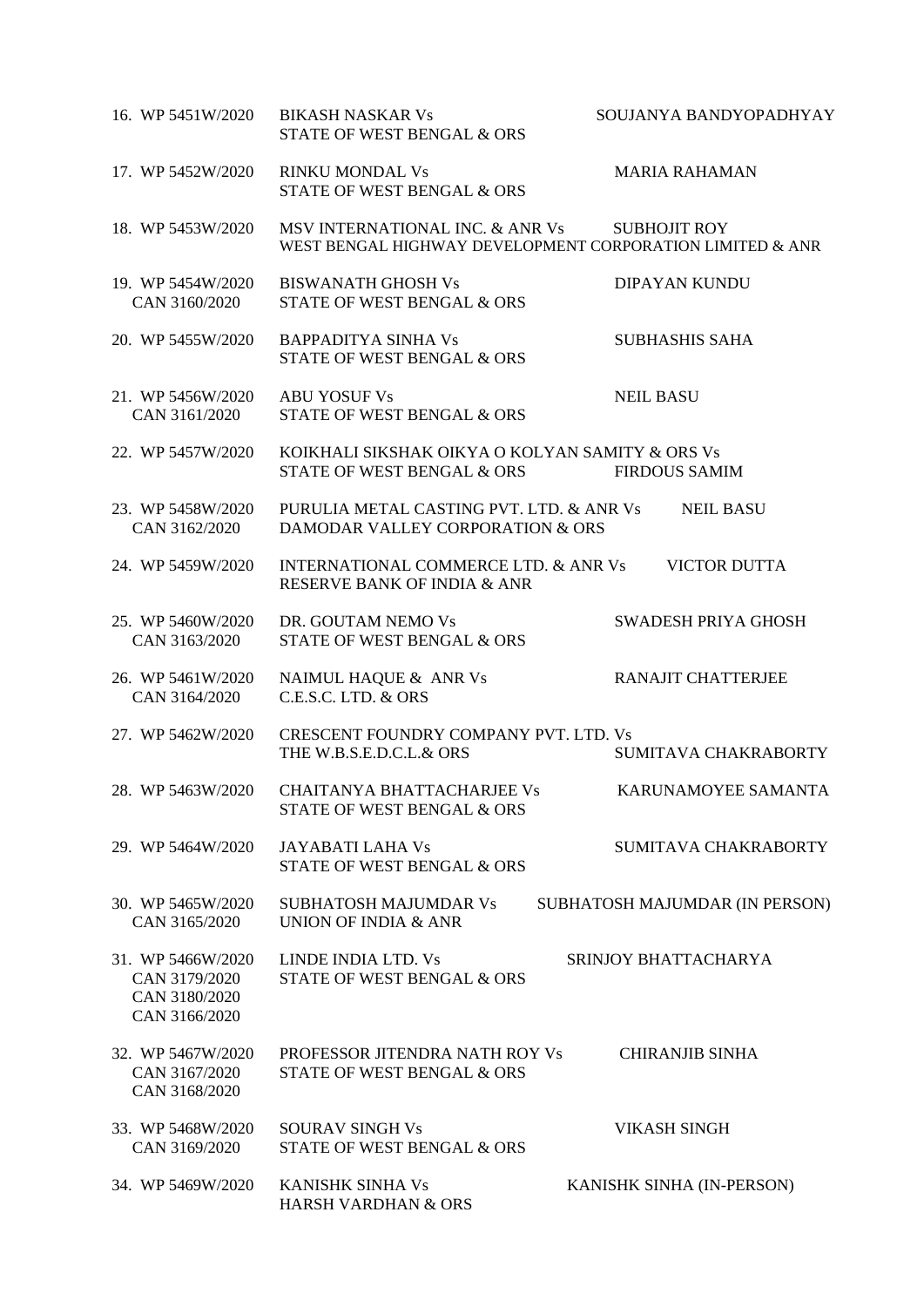| 35. WP 5470W/2020 | – KALPANA CHAKRABORTY Vs<br>STATE OF WEST BENGAL & ORS | SURYANEEL DAS                    |
|-------------------|--------------------------------------------------------|----------------------------------|
|                   | 36. WP 5471W/2020     KANISHK SINHA Vs                 | <b>KANISHK SINHA (IN PERSON)</b> |

## **APPLICATION**

CAN 3171/2020 UNION OF INDIA & ANR

| 37. WP 2275W/2019  | MAHAVIR PUMP MANUFACTURING PVT LTD & ANR Vs |                          |  |
|--------------------|---------------------------------------------|--------------------------|--|
| CAN 3125/2020      | STATE OF WEST BENGAL & ORS                  | PRABHAT KUMAR SRIVASTAVA |  |
| 38. WP 13694W/2019 | PATIL RAIL INFRASTRUCTURE PVT. LTD. Vs      | RAJIB MULLICK            |  |
| CAN 3156/2020      | UNION OF INDIA & ORS                        |                          |  |
| 39. WP 5339W/2020  | M/S METACO INDIA Vs                         | SUMITAVA CHAKRABORTY     |  |
| CAN 3143/2020      | STATE OF WEST BENGAL & ORS                  |                          |  |
| 40. WP 1189W/2020  | KALPANA BANERJEE & ORS Vs                   | SUMITAVA CHAKRABORTY     |  |
| CAN 3140/2020      | KOLKATA MUNICIPAL CORPORATION & ORS         |                          |  |
| CAN 3141/2020      |                                             |                          |  |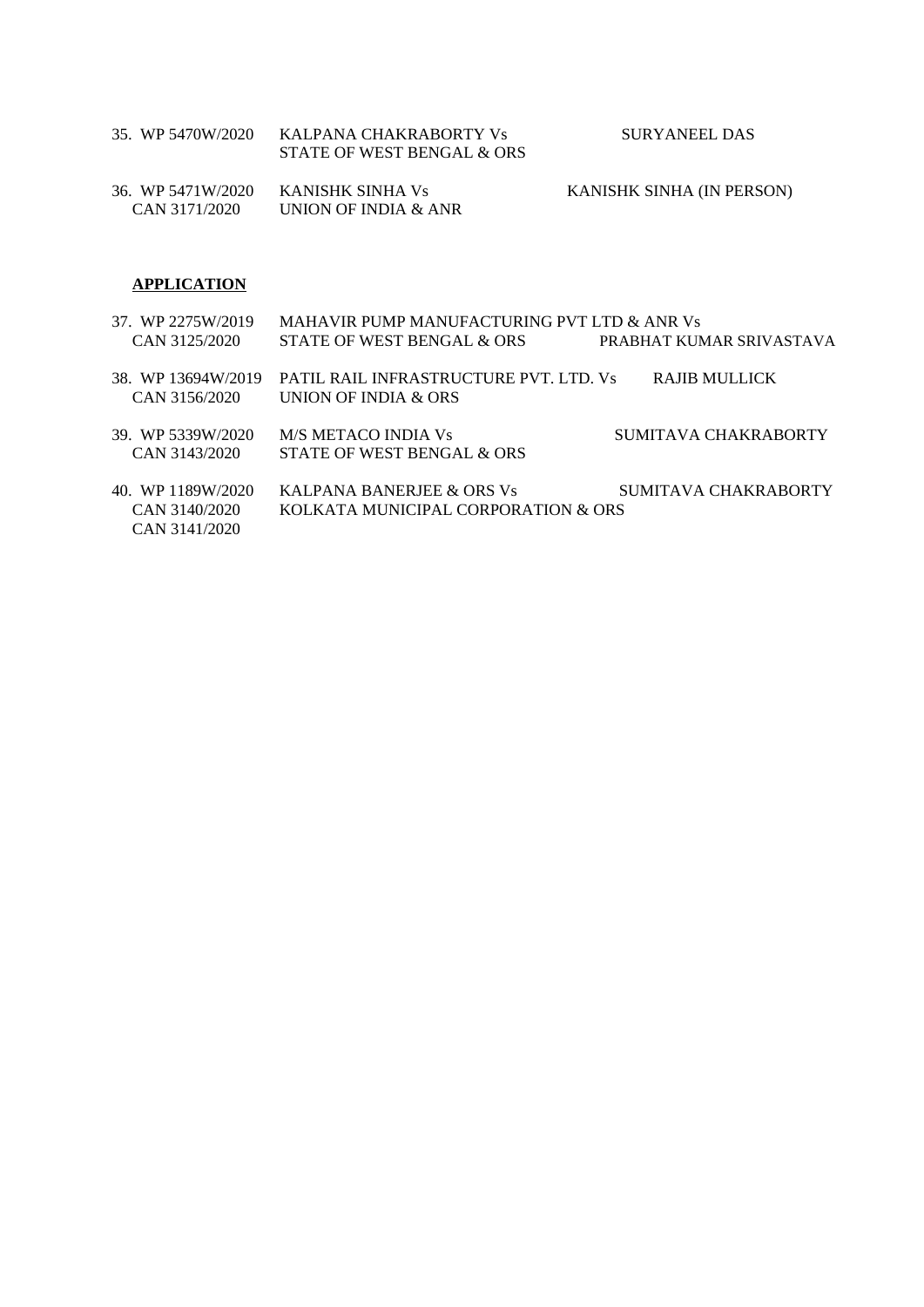## **APPELLATE SIDE** ON FRIDAY, THE 5TH JUNE, 2020 (THROUGH VIDEO CONFERENCE) (COURT NO.5)

## AT 10.30 A.M.

## **THE HON'BLE JUSTICE RAJASEKHAR MANTHA**

#### **APPLICATION FOR BAIL**

| 1. CRM 8631/2019<br>MD. TOUHID ALAM @ TOUHID ALAM @ GUDDU @ TAHIDA ALAM Vs |                   |                             |                      |
|----------------------------------------------------------------------------|-------------------|-----------------------------|----------------------|
|                                                                            | CRAN 1970/2020    | <b>STATE OF WEST BENGAL</b> | SUTAPA MITRA         |
|                                                                            | <b>WITH</b>       |                             |                      |
|                                                                            | CRM 8242/2019     |                             |                      |
|                                                                            | CRM 8357/2019     |                             |                      |
|                                                                            |                   |                             |                      |
|                                                                            | 2. CRAN 1881/2020 | M. GEORGE IRABOR & ORS. Vs  | <b>RAJEEV LOCHAN</b> |
|                                                                            | ΙN                | STATE OF WEST BENGAL & ANR  |                      |
|                                                                            | CRM 6913/2018     |                             |                      |
|                                                                            |                   |                             |                      |
|                                                                            | 3. CRM 3954/2020  | <b>BABUL AKTAR Vs</b>       | PRABIR MAJUMDER      |
|                                                                            | CRAN 2180/2020    | <b>STATE OF WEST BENGAL</b> |                      |
|                                                                            |                   |                             |                      |
|                                                                            | 4. CRM 4211/2020  | DILAWAR HOSSAIN & ORS. Vs   | DHANANJAY BANERJEE   |
|                                                                            | CRAN 2399/2020    | <b>STATE OF WEST BENGAL</b> |                      |

#### **WITHDRAWAL APPLICATION**

| 5. CRA 15/2020 | MD. SAHID ALIAS SAHIDUL Vs | NIMAI RAY |
|----------------|----------------------------|-----------|
| CRAN 1937/2020 | STATE OF WEST BENGAL       |           |
| CRAN 1938/2020 |                            |           |

## **BAIL IN CONNECTION WITH APPEAL**

| 6. CRA 38/2020                            | <b>BRU BHUSHAN SINGH Vs</b> | SAIBAL KRISHNA DASGUPTA |
|-------------------------------------------|-----------------------------|-------------------------|
| CRAN 2329/2020                            | <b>STATE OF WEST BENGAL</b> |                         |
| CRAN 2330/2020                            |                             |                         |
| 7. CRA 612/2019                           | <b>MANIRUL SK. Vs</b>       | KUSAL KR. MUKHERJEE     |
| CRAN 4292/2019                            | <b>STATE OF WEST BENGAL</b> |                         |
| CRAN 2260/2020                            |                             |                         |
| $\sim$ $\sim$ $\sim$ $\sim$ $\sim$ $\sim$ |                             |                         |

8. CRA 81/2020 SAMAUL HOQUE Vs MUSHARRAF ALAM SK. CRAN 1233/2020 STATE OF WEST BENGAL CRAN 2430/2020

## **CRIMINAL REVISION**

| 9. CRR 1046/2020 | ROSHNI BISWAS Vs           | BODHISATTA BISWAS |
|------------------|----------------------------|-------------------|
| CRAN 2328/2020   | STATE OF WEST BENGAL & ANR |                   |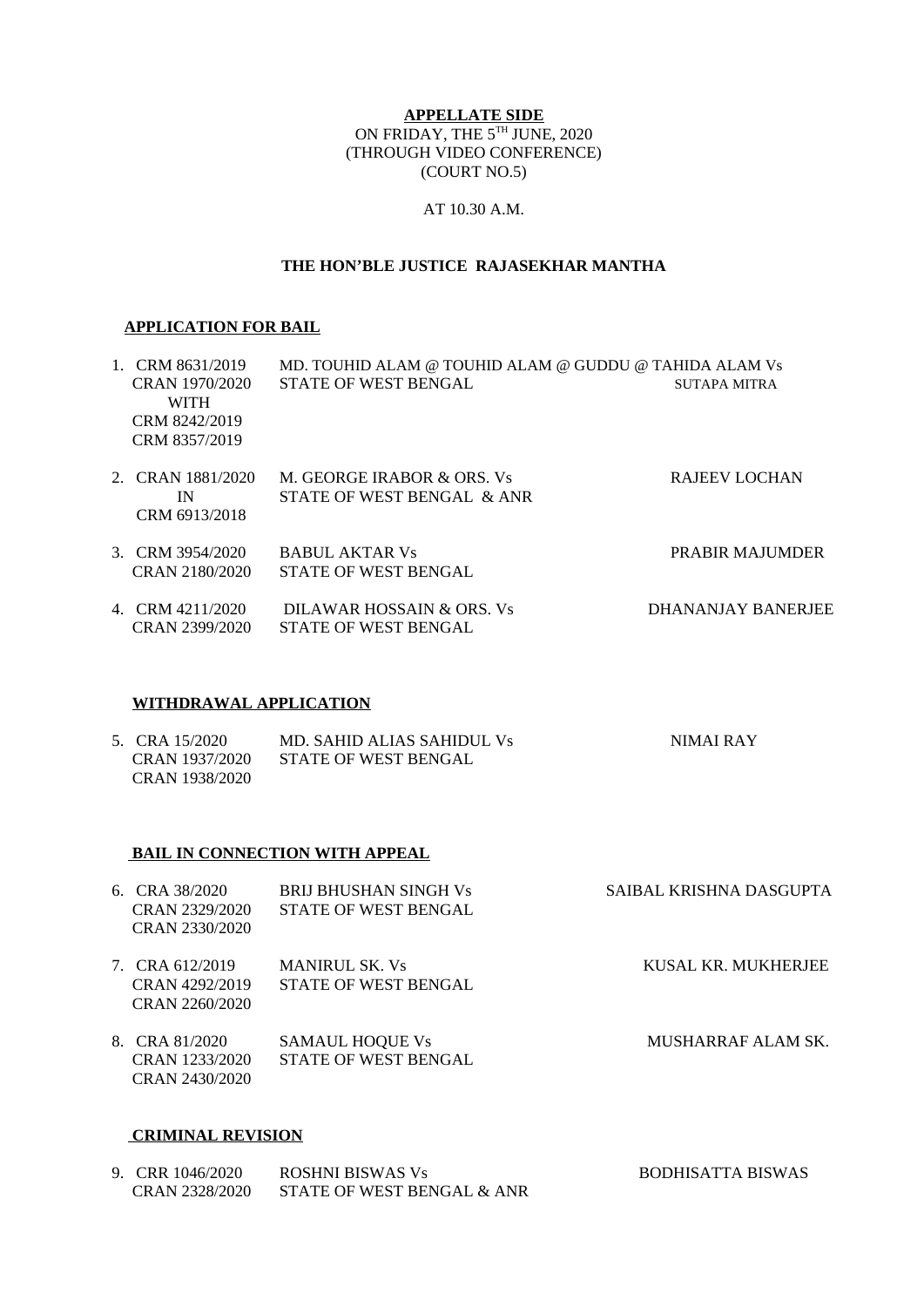| 10. CRR 1047/2020<br>CRAN 2331/2020 | SANU RAI @ TAMANG Vs<br><b>STATE OF WEST BENGAL</b>                              | KALIPADA DAS          |
|-------------------------------------|----------------------------------------------------------------------------------|-----------------------|
| 11. CRR 1048/2020                   | KOLKATA PORT TRUST Vs<br>STATE OF WEST BENGAL & ORS                              | AMIT KUMAR NAG        |
| 12. CRR 1049/2020                   | KOLKATA PORT TRUST Vs<br>STATE OF WEST BENGAL & ORS                              | AMIT KUMAR NAG        |
| 13. CRR 1050/2020<br>CRAN 2431/2020 | BHUPENDRA PRATAP SINGH @ REYANASH PRATAP SINGH Vs<br><b>STATE OF WEST BENGAL</b> | <b>ARUSHI RATHORE</b> |

## **CIVIL REVISION**

| 14. CO 1117/2020<br>CAN 3154/2020 | <b>SANDIP NATH Vs</b><br>PRADIP KUMAR PANJA & ORS         | <b>SAGNIK BOSE</b> |
|-----------------------------------|-----------------------------------------------------------|--------------------|
| 15. CO 1119/2020<br>CAN 3182/2020 | <b>MANAS MUKHERJEE Vs</b><br>SOUMI MUKHERJEE(CHAKRABORTY) | SANANDA GANGULY    |
| 16. CO 1120/2020<br>CAN 3183/2020 | TANMOY DUTTA Vs<br>PRIYANKA DUTTA                         | SANANDA GANGULY    |
| 17 CO 1121/2020<br>CAN 3209/2020  | <b>NUCLEUS PAUL Vs</b><br><b>MRIDULA BARMAN</b>           | KUMARDEEP MAJUMDAR |
| 18. CO 1122/2020<br>CAN 3210/2020 | <b>SAIBAL BASU Vs</b><br><b>SMT SUDEEPTA BASU</b>         | KUMARDEEP MAJUMDER |
|                                   |                                                           |                    |

#### **CONTEMPT APPLICATION**

| 19. CPAN 600/2019 | SUPARTHA GHOSH Vs           | ABHISEK BARAN DAS |
|-------------------|-----------------------------|-------------------|
| CAN 3175/2020     | MILAN MOHAN MUKHERJEE & ORS |                   |